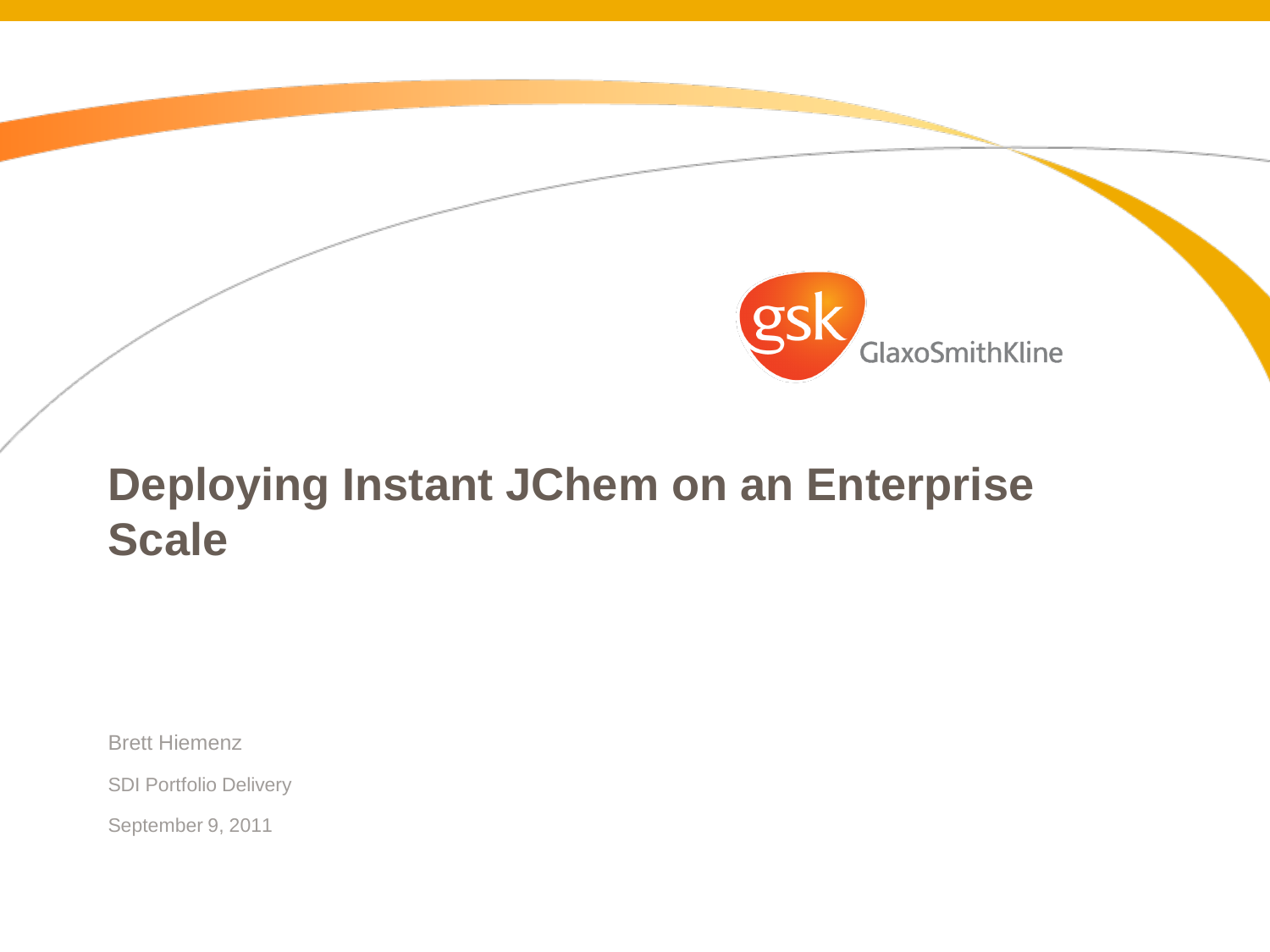## **The Challenge**

**Migrate 400 ISIS Base projects to Instant JChem (IJC) in 12 months** 

- **Secure access to the projects**
- **Establish single home for shared projects**
- **Deliver search performance that meets or exceeds the legacy system**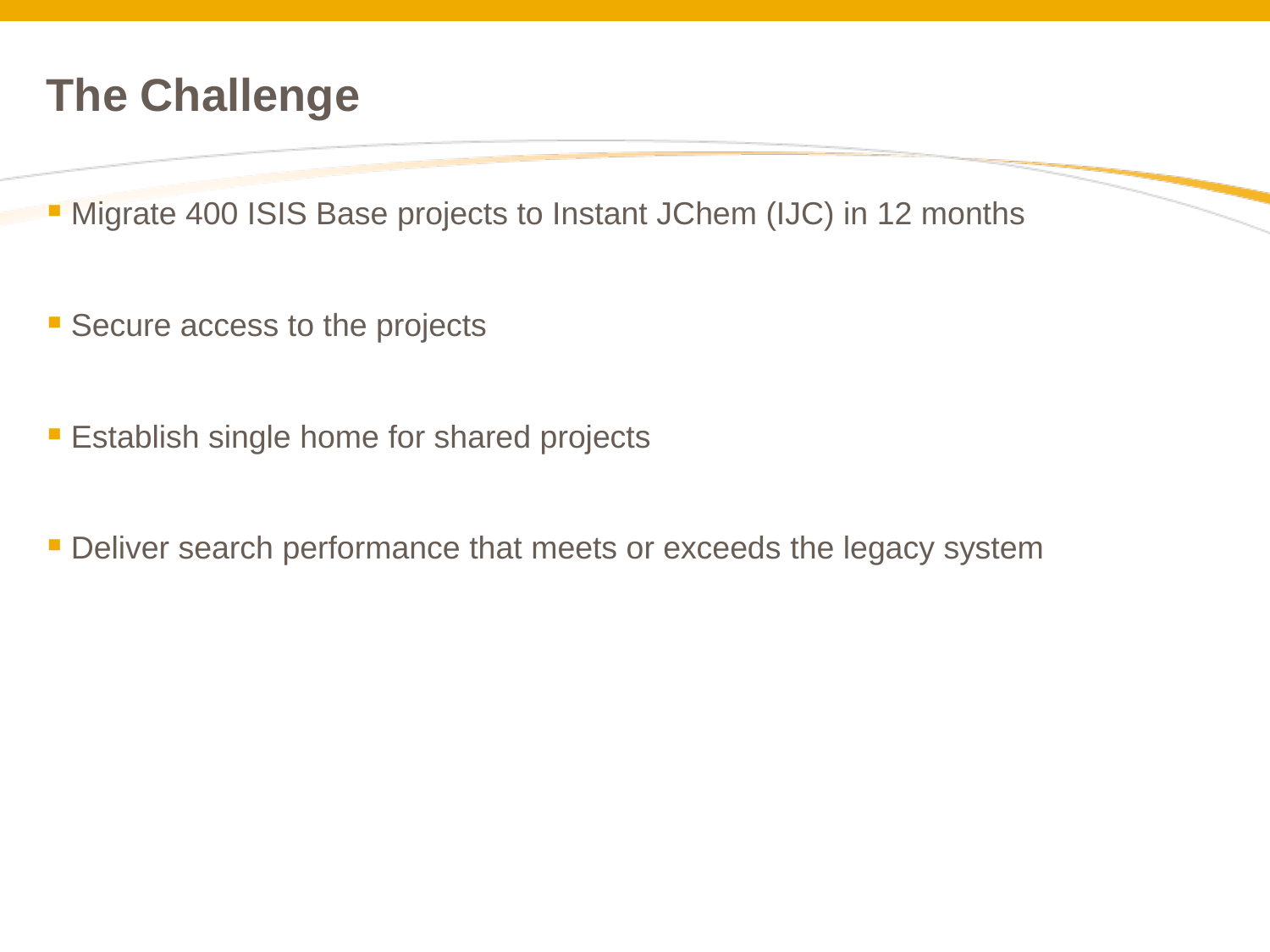## **Migrations are time-consuming**

How many projects do we *really* need?

– Only about 200 of the 400 projects are frequently viewed. Migrate those and archive the rest.

How can we reduce the time per migration?

– The answer:

**Automate at every opportunity**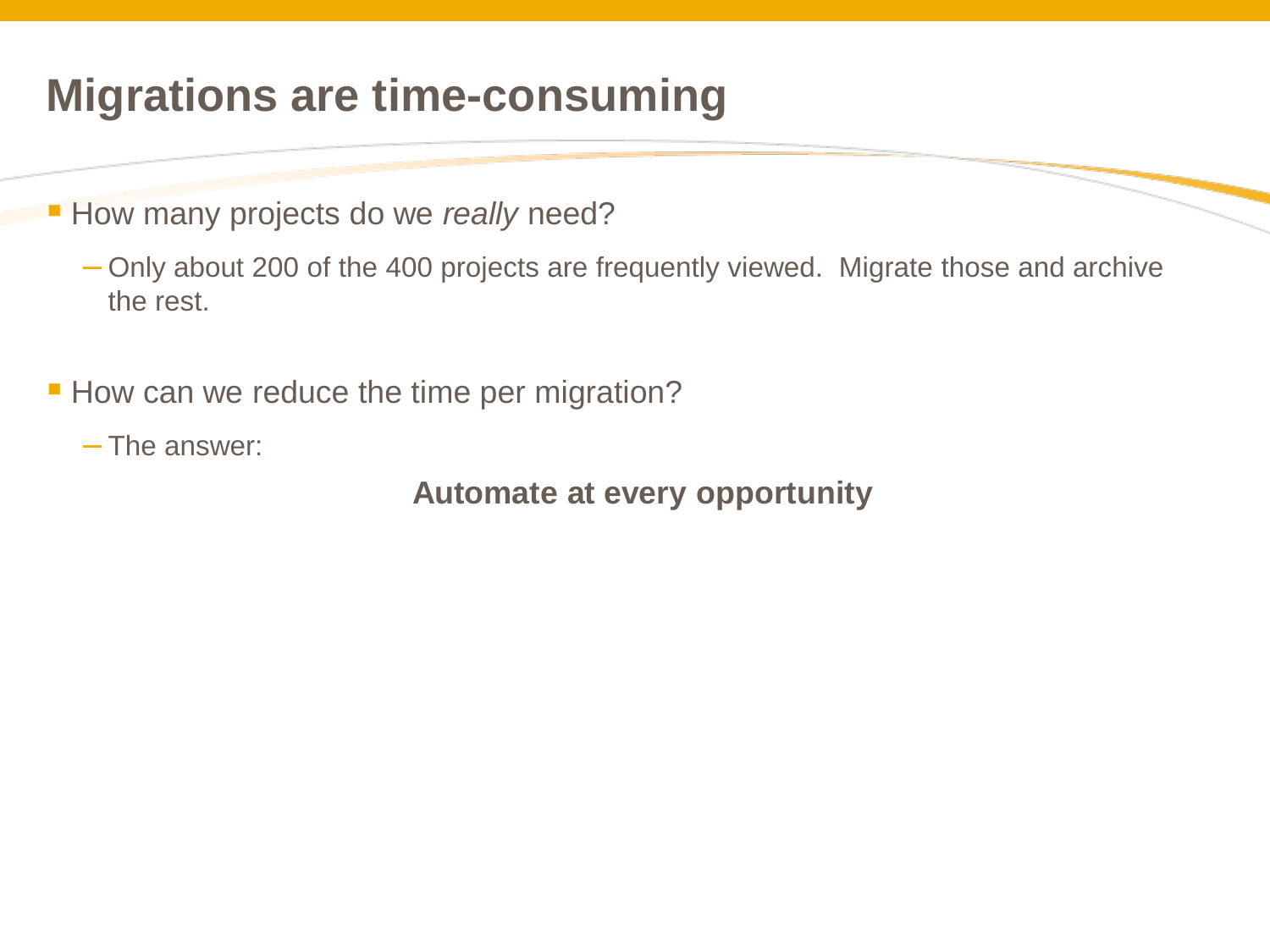# **Migrating ISIS HViews to Instant JChem**

#### **1. Convert ISIS views to standard Oracle views**

Custom script parses ISIS HView file (.hvd) and produces Oracle SQL

### **2. Promote Oracle views as IJC objects and create a 'standard' data tree**

Java application drives the Instant JChem *Discovery Informatics Framework* API to create objects needed in an IJC form.

### **3. Create IJC forms from ISIS forms**

Another Java application translates controls in ISIS Forms (.frm files) to IJC widgets. Again, the app creates the widgets using IJC's *Discovery Informatics Framework*.

- Each step requires some manual intervention, and actual IJC view layout still needed to be done by hand.
- **Automation cut average migration time from 2-3 days down to 1 day.**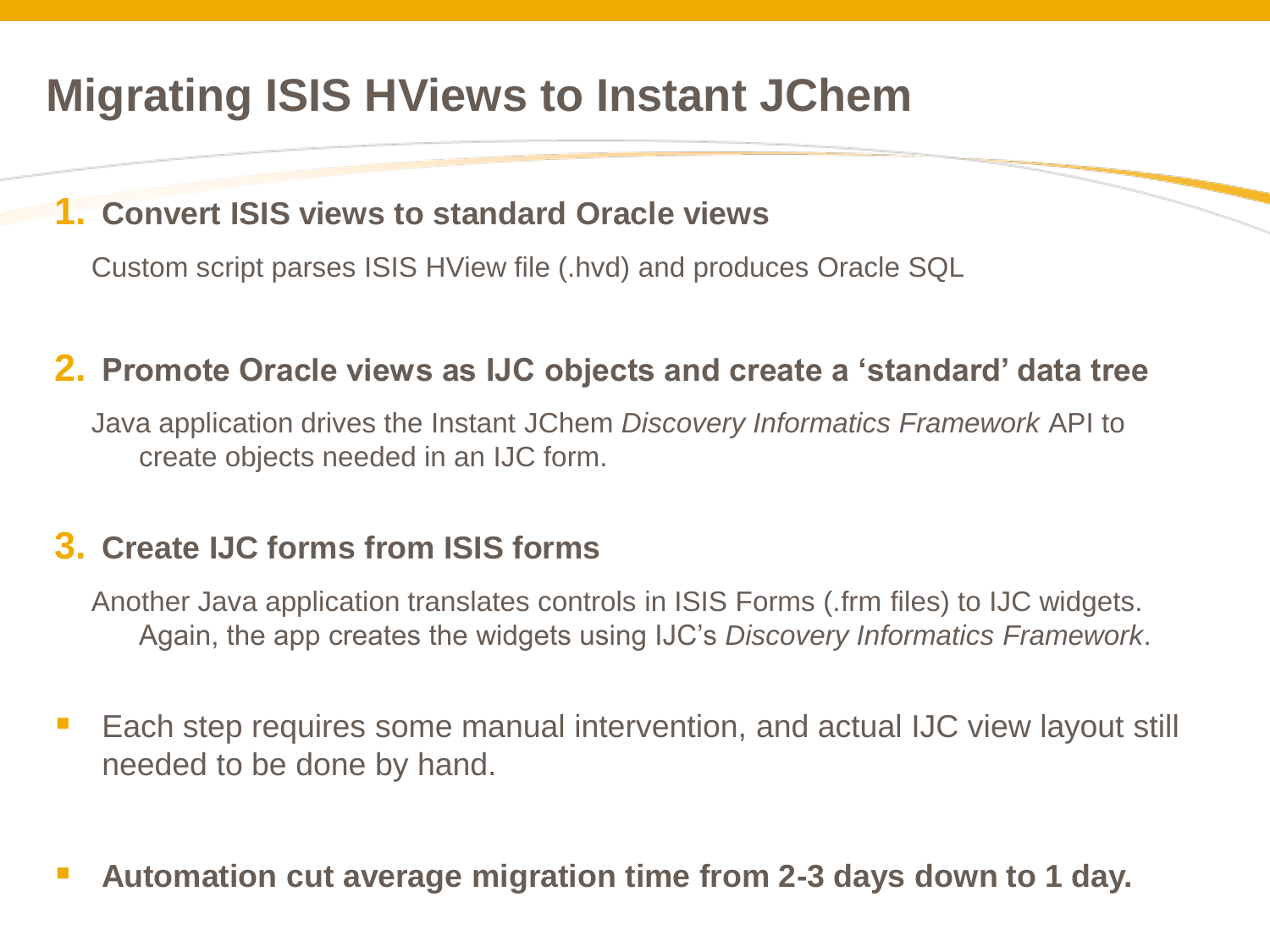# **Security Authentication and Authorization**

User **authentication** integrates with corporate LDAP/Active Directory system

Also needed to address multiple **authorization** scenarios, including:

- 1. Grant all discovery scientists view-only access to most projects
- 2. Grant administrative access for all projects to expert users and support personnel
- 3. Restrict access for certain projects to project-team members only

ChemAxon introduced new capabilities to satisfy all these scenarios in **IJC 5.5**

**But IJC 5.5 security mechanism only governs project-level security, not views.** 

- There is no central control of which views are visible.
- There is no ability to restrict who can create and share views.
- View ownership cannot be transferred within the IJC application.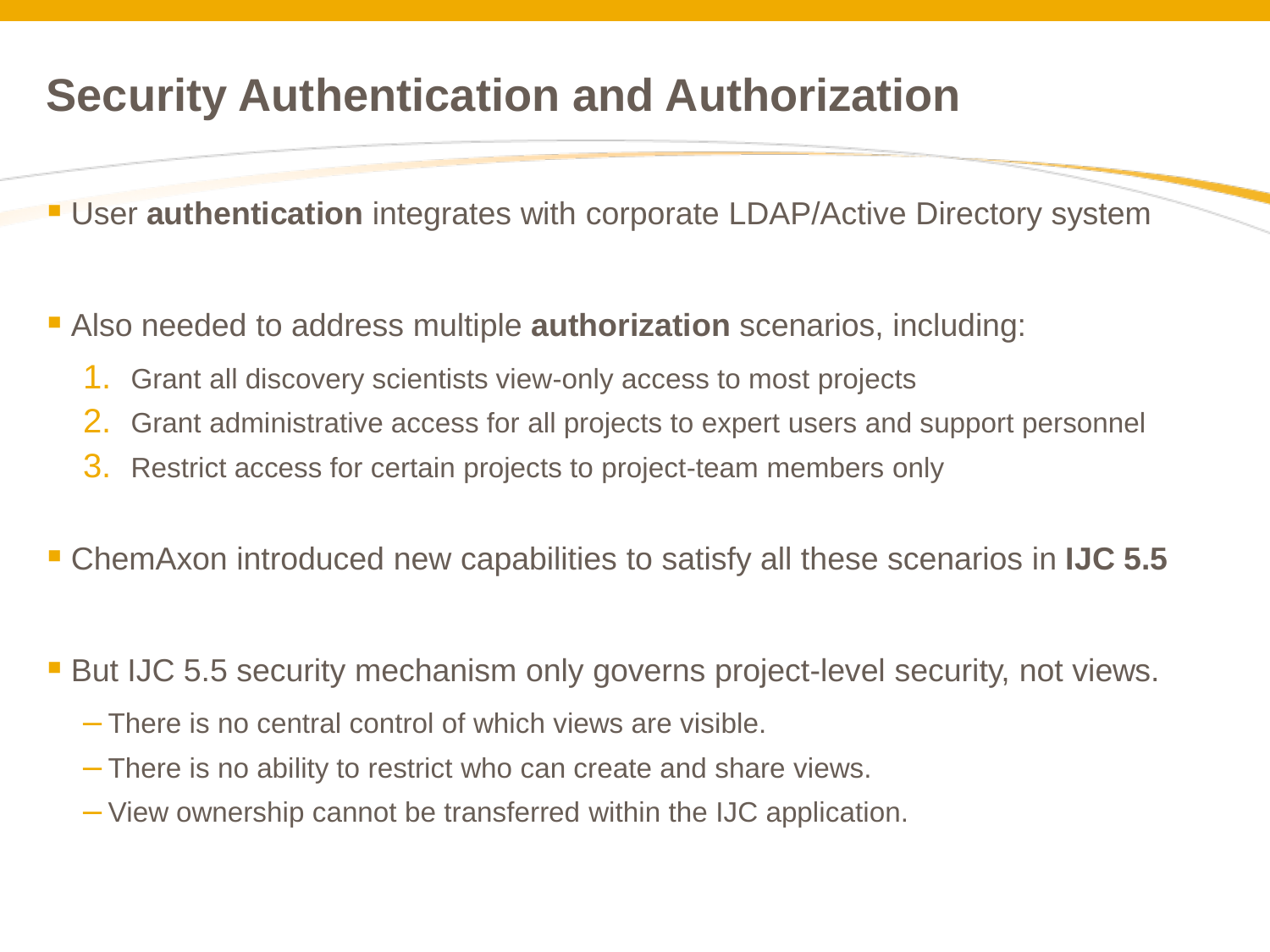# **Sharing Instant JChem Projects via URLs**

**- Instant JChem URLs provide client benefits and administrator benefits** 

- IJC launches directly from a web page link
- IJC automatically loads a specific project
- Clients are not required to enter database connection details, and database access details are secured
- Some IJC application settings can be standardized at launch time
- So how do we manage 200 project URLs? Our solution is Microsoft Sharepoint.

#### – Advantages:

- –Requires minimal HTML knowledge
- –Can quickly grow a scientific community around the IJC projects
- –Projects URLs can be sorted and searched by name, owner, status, and modification date
- Disadvantages:
	- –Sharepoint limits URLs to 255 characters, and IJC URLs can be quite long
	- –Building new URLs is not straightforward. Java Web Start configuration files must be created for each new URL and hosted on a separate Java (Apache Tomcat) server.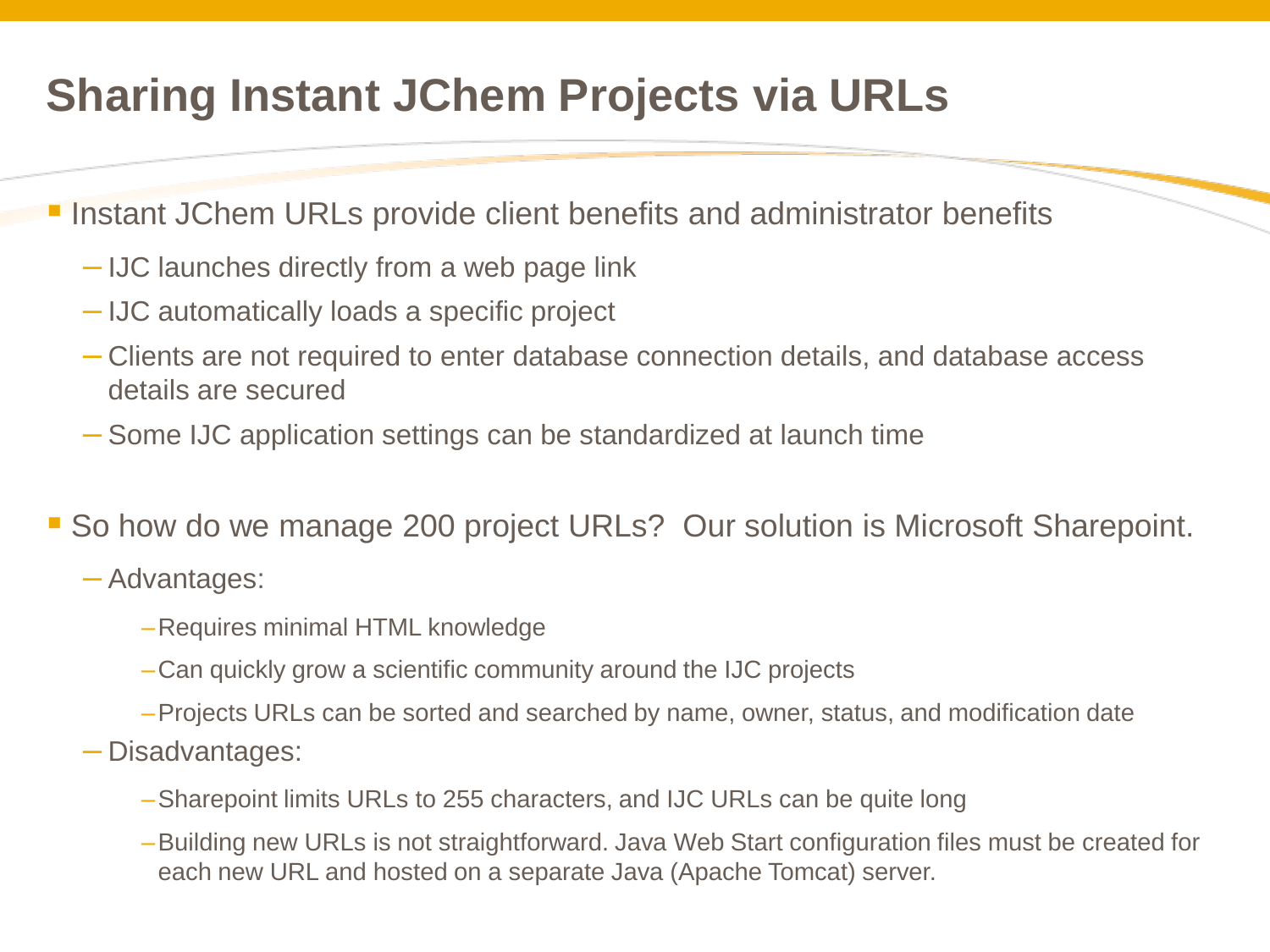## **Architectural Considerations**

### **Current GSK constraints**

- Chemical structure and biological databases are hosted at one UK site, not replicated. This is a high-latency connection for users outside UK/Europe.
- These databases are not in the same Oracle instance
- The ISIS project database has thousands of tables and views feeding the forms
- Current Instant JChem constraints
	- IJC cannot join across Oracle schema instances.
	- To use the JChem cartridge, the IJC schema must be located in the same DB instance
	- Search results are obtained individually rather than in batches, slowing record-to-record navigation.

#### **Problems to solve**

- 1. Co-location of data needed by any single IJC form
- 2. Performance impact due to latency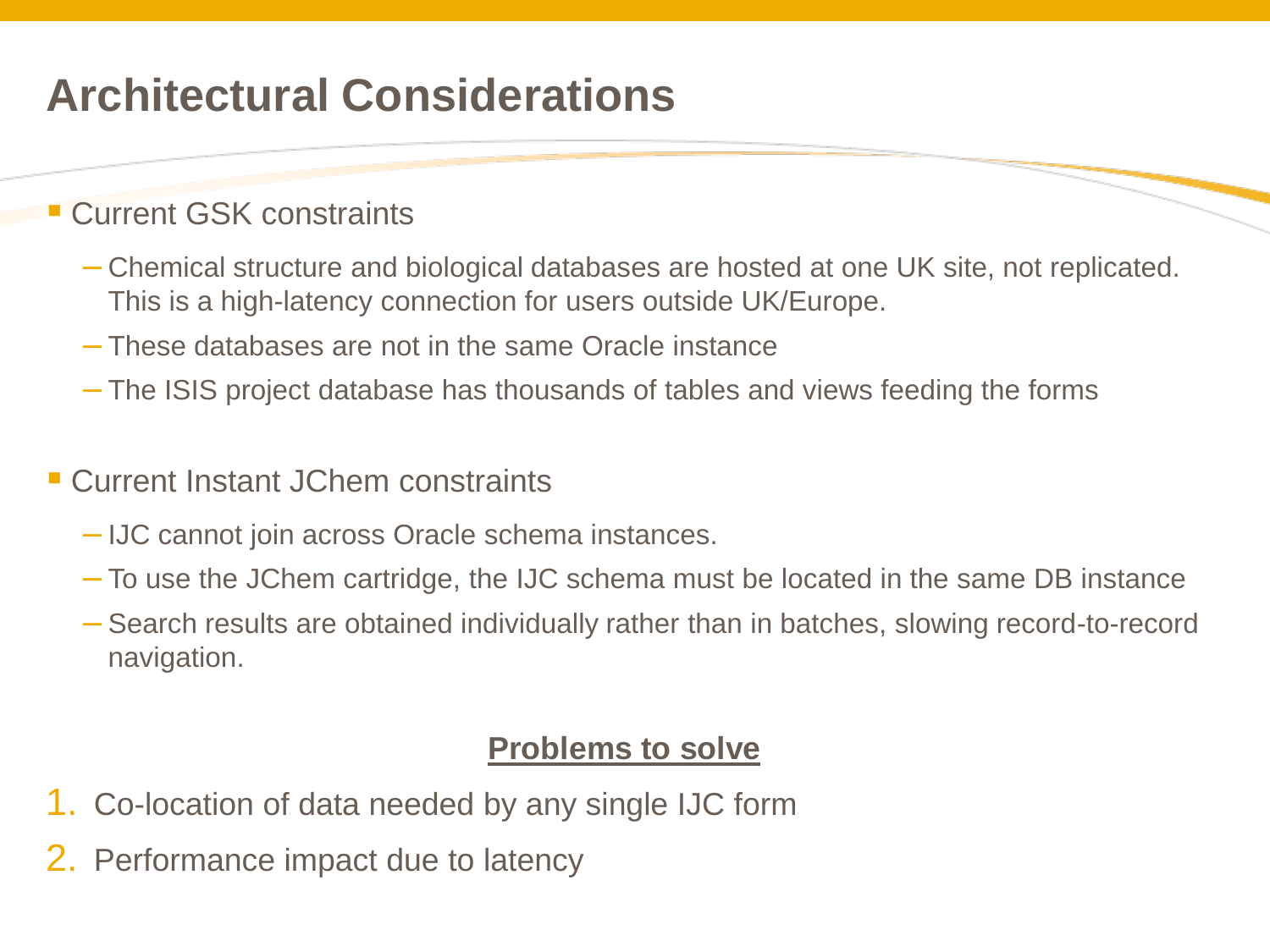## **Possible Remedies to Architectural Gaps**

#### Simulate co-location of source databases

- 1. Use database links to make all tables/views appear in a single IJC database instance
- 2. Or host multiple physical databases under a single virtual database using Composite

**Recommendation**: use virtualization or physical co-location of all IJC data.

- Choose one of the two solutions for latency
	- 1. Reduce the number of queries between IJC client and its databases.
	- 2. Reduce the geographic distance between IJC client and its databases.

**Recommendation**: strike a balance between both solutions. Minimize unnecessary queries and use geographical data replication where possible. Another option is virtual clients (Citrix).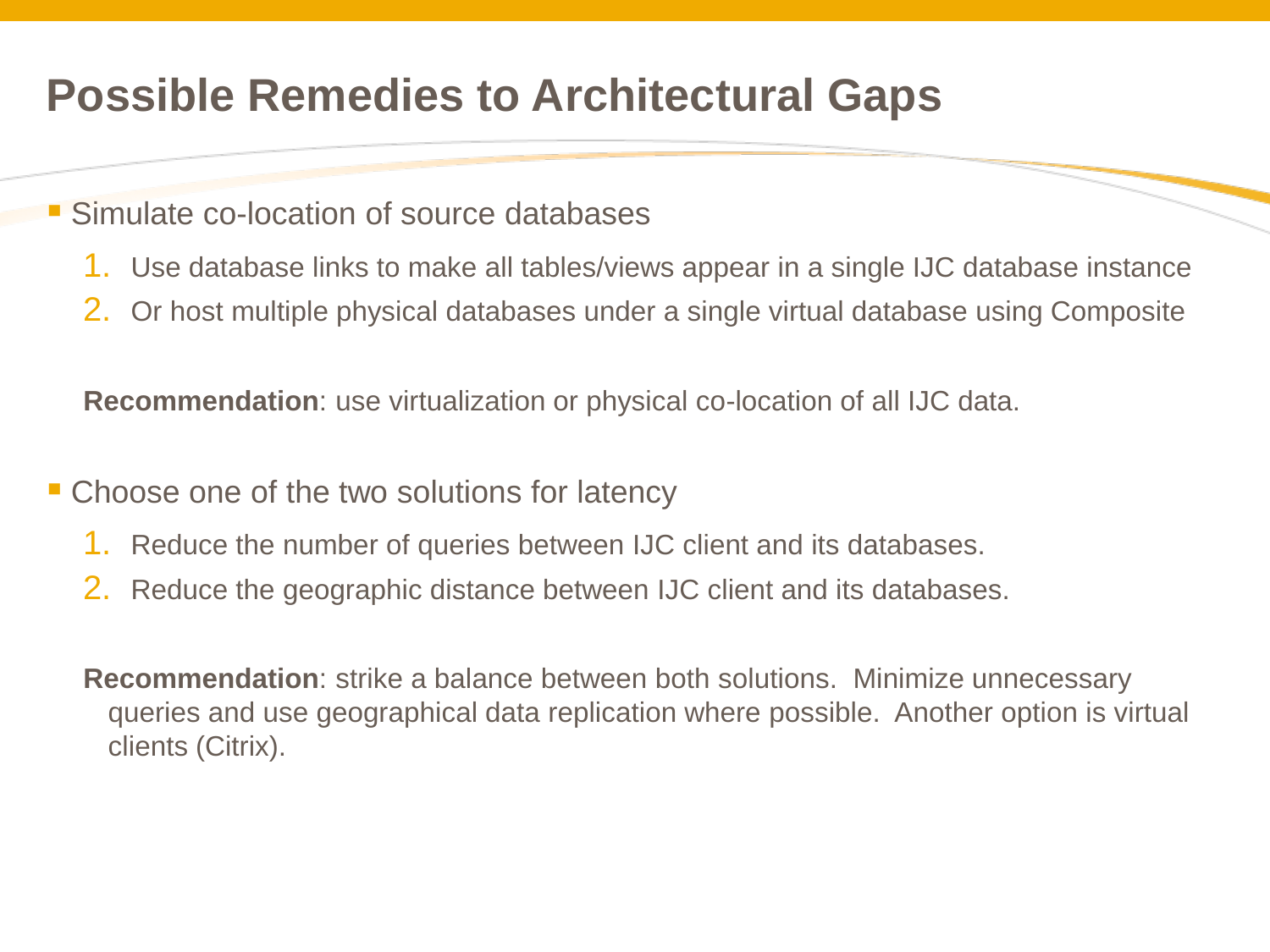# **Thoughts on Future IJC Architecture**

### **Thick or Thin Client?**

•Thick: more powerful UI; easier to manipulate large data sets •Thin: no installation footprint; server handles overhead of database joins

#### **Role of the JChem Server?**

•IJC client server (project web pages or JWS launch hosting)

•Control project and form security

•Database client (if no data consolidation server is implemented)

### **How best to join multiple data sources?**

•Virtualization (Composite)

•Warehousing (Netezza, Teradata)